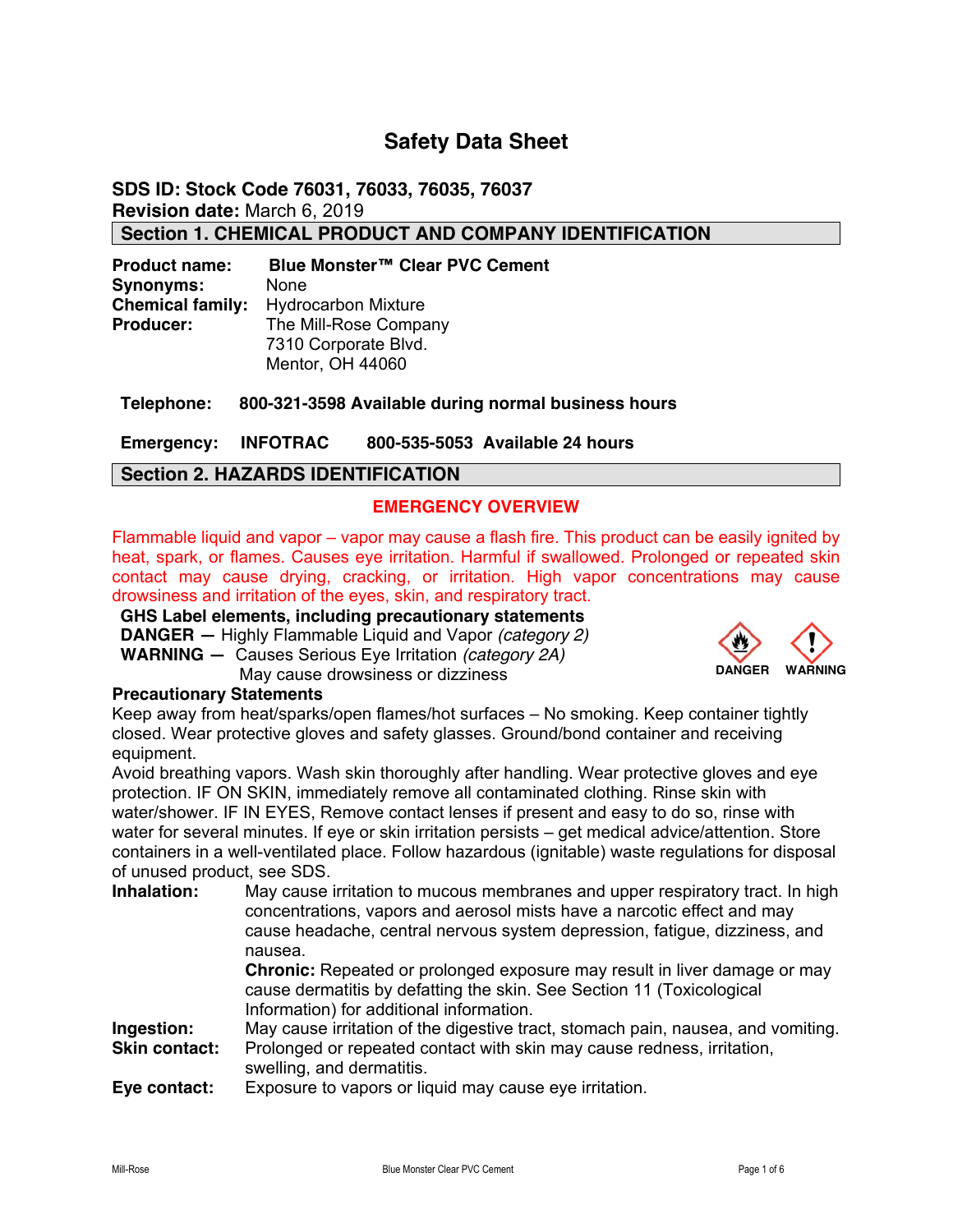**Carcinogenic** No component of this product present at levels greater than 0.1 % is identified evaluation: as a known, suspected or potential carcinogen by the NTP, the IARC or as a known, suspected or potential carcinogen by the NTP, the IARC or OSHA. The ACGIH designates Tetrahydrofuran as category A3 – confirmed animal carcinogen with unknown relevance to humans.

|                              | Section 3. COMPOSITION / INFORMATION ON INGREDIENTS |           |
|------------------------------|-----------------------------------------------------|-----------|
| <b>Material information:</b> |                                                     |           |
| <b>Name</b>                  | CAS No.                                             | Weight %  |
| Tetrahydrofuran*             | 109-99-9                                            | 48-53     |
| Acetone*                     | $67 - 64 - 1$                                       | $10 - 15$ |
| Methyl ethyl ketone*         | 78-93-3                                             | $2 - 7$   |
| Cyclohexanone*               | 108-94-1                                            | $8 - 13$  |
| N-methylpyrrolidone          | 872-50-4                                            | $2 - 7$   |

**\****Note: The above weight percentages are represented in ranges as estimates. Due to variation among production batches, component percentages may vary.*

## **Section 4. FIRST AID MEASURES**

- **Inhalation:** Move exposed persons to fresh air. If the person is not breathing or breathing is irregular, provide artificial respiration or oxygen by trained personnel. Seek medical attention.
- **Skin contact:** Quickly remove contaminated clothing and shoes. Wash affected skin with soap and water. Get medical attention if symptoms occur. Wash contaminated clothing before reuse.
- **Ingestion:** Do not induce vomiting. Never give anything by mouth to an unconscious person. If conscious and alert, rinse the mouth with water. Call a physician or poison control center immediately.
- **Eye contact:** Check for and remove any contact lenses. Immediately consult physician after flushing eyes with tepid water for 15 minutes.

## **Section 5. FIREFIGHTING MEASURES**

**Suitable** Small fires — Class B fire-extinguishing media including water spray, **extinguishing** foam, CO<sub>2</sub> or dry powder. Do not use a water stream, as this will spread **media:** the fire. **Specific hazards:** Fire or intense heat may cause violent rupture of product containers. Vapors may form explosive mixtures with air. Application of extinguishing media to hot surfaces requires special precautions. During emergency conditions, overexposure to decomposition products including carbon oxides may cause a health hazard. Symptoms may not be immediately apparent.

**Special protective equipment for firefighters:** Full protective equipment including selfcontained breathing apparatus should be used. Explosive in the presence of oxidizers or nitric acid. Do not allow run-off from fire-fighting to enter drains or water courses.

FIRE

|                                     |     | <b>NFPA rating: HMIS rating:</b> | R<br>E<br><b>G</b>                             | <b>Hazardous</b> |
|-------------------------------------|-----|----------------------------------|------------------------------------------------|------------------|
| Health:<br><b>Flammability:</b>     |     | ŋ<br>3                           | н<br>A<br>E<br>C<br>m.<br>А                    | FP - Below 73 F  |
|                                     |     |                                  | $\frac{L}{T}$<br>$\overline{M}$<br>$\mathbf H$ | <b>Stable</b>    |
| Instability/reactivity: 1<br>Other: | N/A | $H$ (PPE)                        | <b>XF</b>                                      | N/A              |
|                                     |     |                                  | <b>SPECIAL</b>                                 |                  |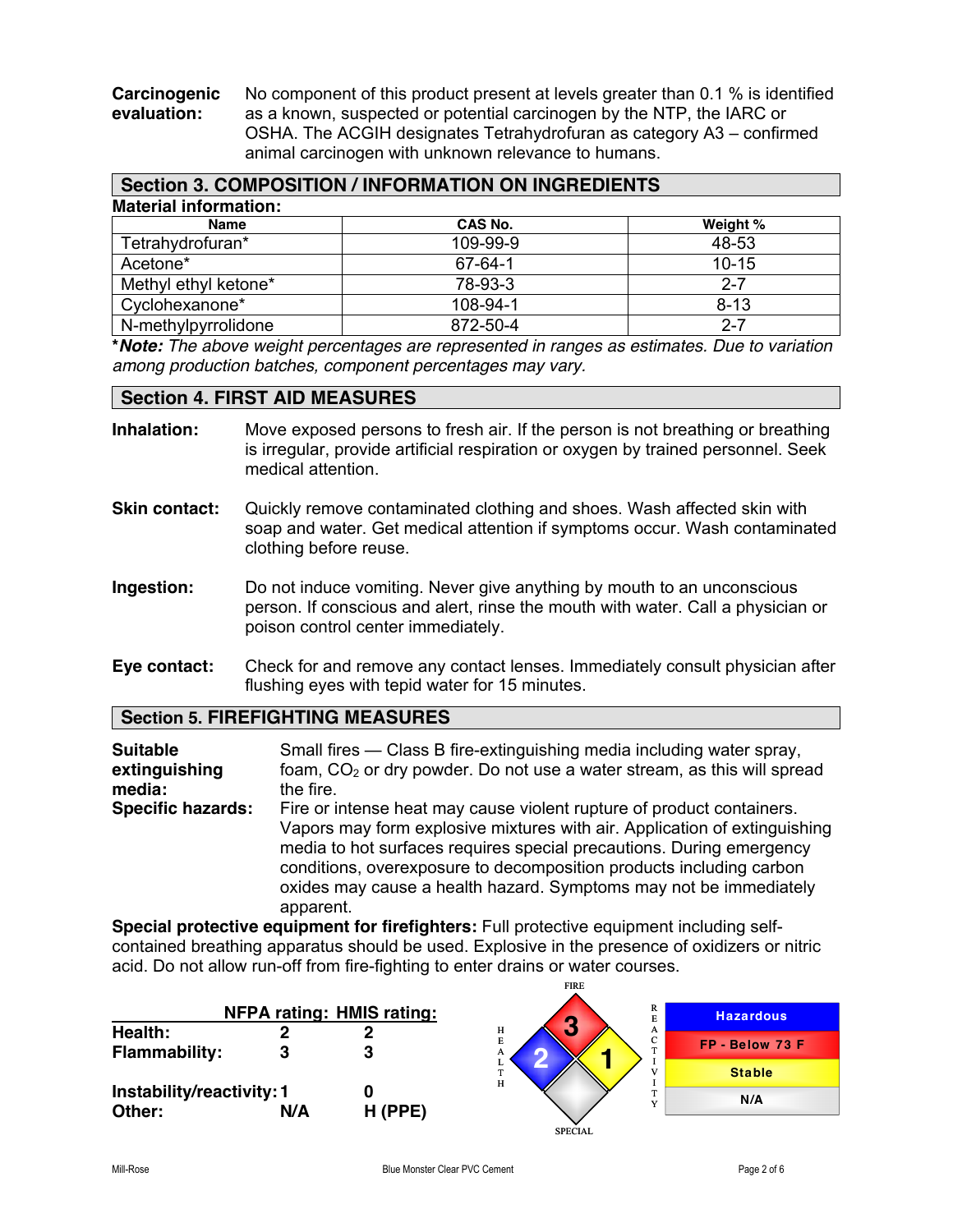# **Section 6. ACCIDENTAL RELEASE MEASURES**

| <b>Personal</b><br><b>Precautions:</b>                   | Immediately contact emergency personnel. Evacuate any potentially affected<br>area and isolate personnel from entry. Ventilate closed spaces before<br>entering them. Vapor can collect in lower areas.                                                                                    |
|----------------------------------------------------------|--------------------------------------------------------------------------------------------------------------------------------------------------------------------------------------------------------------------------------------------------------------------------------------------|
| <b>Large Spill:</b>                                      | Personnel must have appropriate training, per OSHA 29 CFR 1910.120. Do<br>not touch damaged containers or spilled material unless wearing appropriate<br>protective equipment (Section 8).                                                                                                 |
| <b>Methods for</b><br><b>Containment</b><br>and Clean up | Shut off source if possible and if safe. Eliminate all ignition sources. Use non-<br>sparking tools during all cleanup procedures. Prevent entry into waterways,<br>sewers, basements or confined areas. Advise applicable authorities if<br>material has entered sewers or water courses. |

## **Section 7. HANDLING AND STORAGE**

| Handling: | Use with adequate ventilation. Keep containers closed when not in use.<br>Always open containers slowly to allow any excess pressure to vent.<br>Ground/bond the container and receiving equipment and take precautionary<br>measures against static discharge. Avoid breathing vapors. Avoid contact<br>with eyes, skin, or clothing. Wash thoroughly with soap and water after<br>handling. Launder soiled clothing thoroughly before re-use. |
|-----------|-------------------------------------------------------------------------------------------------------------------------------------------------------------------------------------------------------------------------------------------------------------------------------------------------------------------------------------------------------------------------------------------------------------------------------------------------|
| Storage:  | Keep all containers tightly closed when not in use. Store out of direct sunlight<br>and on an impermeable floor. Do not store with incompatible materials. See<br>Section 10, Stability and Reactivity.                                                                                                                                                                                                                                         |

## **Section 8. EXPOSURE CONTROLS / PERSONAL PROTECTION**

#### **Occupational Exposure Limits:**

| Name                       | <b>CAS No.</b> | <b>ACGIH<sup>®</sup> TLV<sup>®</sup></b><br><b>Exposure</b><br>Limits: | <b>Federal OSHA</b><br><b>PEL<sub>s</sub></b> | OSHA PELs 1989 C      |
|----------------------------|----------------|------------------------------------------------------------------------|-----------------------------------------------|-----------------------|
| <b>Acetone</b>             | 67-64-1        | 500 ppm A                                                              | 1000 ppm $A$                                  | 750 ppm A             |
|                            |                | 750 ppm <sup>B</sup>                                                   |                                               | 1000 ppm <sup>B</sup> |
| <b>Methyl-ethyl ketone</b> | 78-93-3        | 200 ppm $A$                                                            | 200 ppm $A$                                   | None                  |
|                            |                | 300 ppm $B$                                                            |                                               |                       |
| Cyclohexanone              | 108-94-1       | 20 ppm $A$                                                             | 50 ppm $A$                                    | 25 ppm $A$            |
| Tetrahydrofuran            | 109-99-9       | 50 ppm $A$                                                             | 200 ppm $A$                                   | 200 ppm A             |
|                            |                | 100 ppm $B$                                                            |                                               | 250 ppm $B$           |
| N-methylpyrrolidone        | 872-50-4       | 10 ppm                                                                 | N/A                                           | N/A                   |

All exposure limits listed are 8-hour time weighted average (TWA) — except where noted otherwise. **<sup>A</sup>**Time Weighted Average (TWA) is an average exposure over the course of an 8-hour work shift.

B A Short Term Exposure Limit TWA over the course of 15 minutes.

PEL — Permissible Exposure Limit is the maximum 8-hour TWA concentration of a chemical that a worker may be exposed to under Occupational Safety and Health Administration (OSHA) regulations.  $\textdegree$  Federal OSHA 1989 PELs were vacated but are in use and enforced by many state OSHA plans.

**Engineering measures:** Local exhaust ventilation is preferable. Mechanical ventilation must be explosion proof. General ventilation is acceptable if exposure to materials in this section is maintained below applicable exposure limits.

## **PERSONAL PROTECTIVE EQUIPMENT**

## **Respiratory protection:** When engineering controls are not sufficient to reduce exposure to levels below applicable exposure limits, seek professional advice prior to respirator selection and use. For concentrations less than 10 times the exposure limits, wear a properly fitted NIOSH/ MSHA-approved respirator with organic vapor cartridges.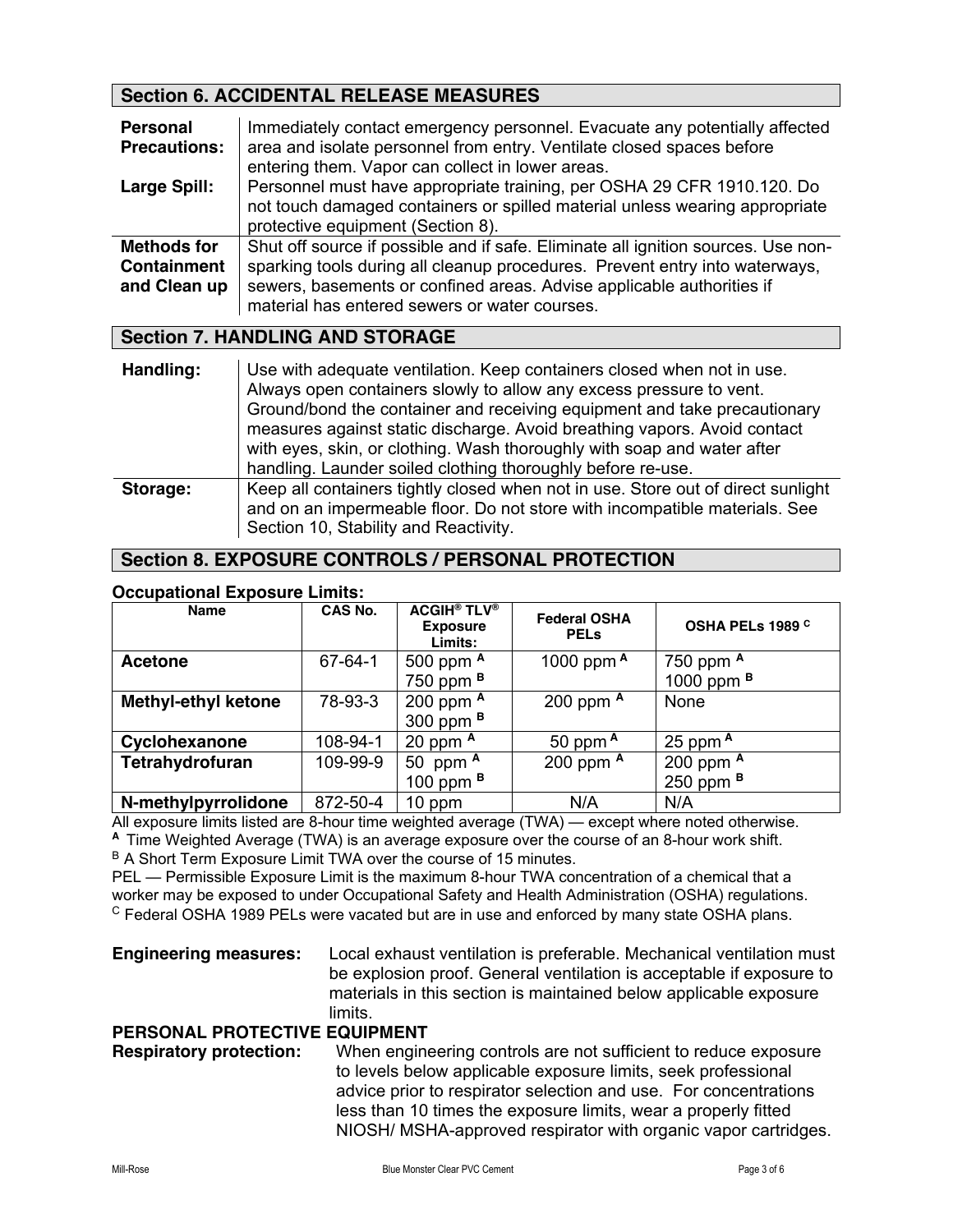| Skin and body protection: | Wear impervious clothing and gloves to prevent contact. Butyl-<br>rubber is recommended for full contact or splash contact. Other<br>protective material may be used, depending on the situation, if<br>adequate degradation and permeation data is available. |
|---------------------------|----------------------------------------------------------------------------------------------------------------------------------------------------------------------------------------------------------------------------------------------------------------|
| Eye protection:           | Wear safety spectacles with unperforated sideshields, or goggles.                                                                                                                                                                                              |
| <b>Hygiene measures:</b>  | Avoid repeated or prolonged skin exposure. Wash hands before<br>eating, drinking, smoking, or using toilet facilities. Promptly<br>remove contaminated clothing and launder before reuse.                                                                      |
| <b>Other precautions:</b> | Intentional misuse by deliberately concentrating and inhaling the<br>contents can be harmful or fatal.                                                                                                                                                         |

# **Section 9. PHYSICAL AND CHEMICAL PROPERTIES**

| Appearance:                                | Clear viscous liquid            |
|--------------------------------------------|---------------------------------|
| Physical state (solid/liquid/gas):         | Liquid                          |
| Substance type (pure/mixture):             | <b>Mixture</b>                  |
| Color:                                     | Clear                           |
| Odor:                                      | Ether-, and acetone-like odor   |
| <b>Molecular weight:</b>                   | 63.6 grams/ mol.                |
| pH:                                        | N/A                             |
| Boiling point/range (5-95%):               | 147°F; 64°C                     |
| Melting point/range:                       | N/A                             |
| <b>Decomposition temperature:</b>          | Not Available                   |
| <b>Specific gravity:</b>                   | 0.87                            |
| <b>Vapor density:</b>                      | $(AIR = 1) 3.5$                 |
| Vapor pressure:                            | 20 mm Hg at $68^{\circ}$ F      |
| Evaporation rate (Butyl acetate= 1):       | 5.6                             |
| Flash point, method used:                  | 1°F; -17.2°C, TTC               |
| <b>Water solubility:</b>                   | Not available                   |
| <b>VOC Content (SCAQMD Rule 1168)</b>      |                                 |
| Test Method 316A):                         | <510 grams/liter                |
| <b>Auto-ignition temperature:</b>          | 610°F; 321°C (lowest component) |
| Flammable limits in air $-$ lower (%):     | 1.1                             |
| Flammable limits in air $-$ upper $(\%)$ : | 11.5                            |

# **Section 10. STABILITY AND REACTIVITY**

| <b>Reactivity:</b>                       | No data available                                                  |
|------------------------------------------|--------------------------------------------------------------------|
| Stability:                               | Stable under recommended storage conditions                        |
| <b>Possibly hazardous reactions:</b>     | Vapors may form an explosive mixture with air                      |
| <b>Conditions to avoid:</b>              | Heat, flames, sparks, temperature extremes, and<br>direct sunlight |
| <b>Incompatible Materials:</b>           | Strong oxidizing agents, Acids, Alkalies, Peroxides.               |
| <b>Hazardous decomposition products:</b> | By fire, Carbon dioxide, Carbon monoxide                           |
| <b>Polymerization:</b>                   | Will not occur.                                                    |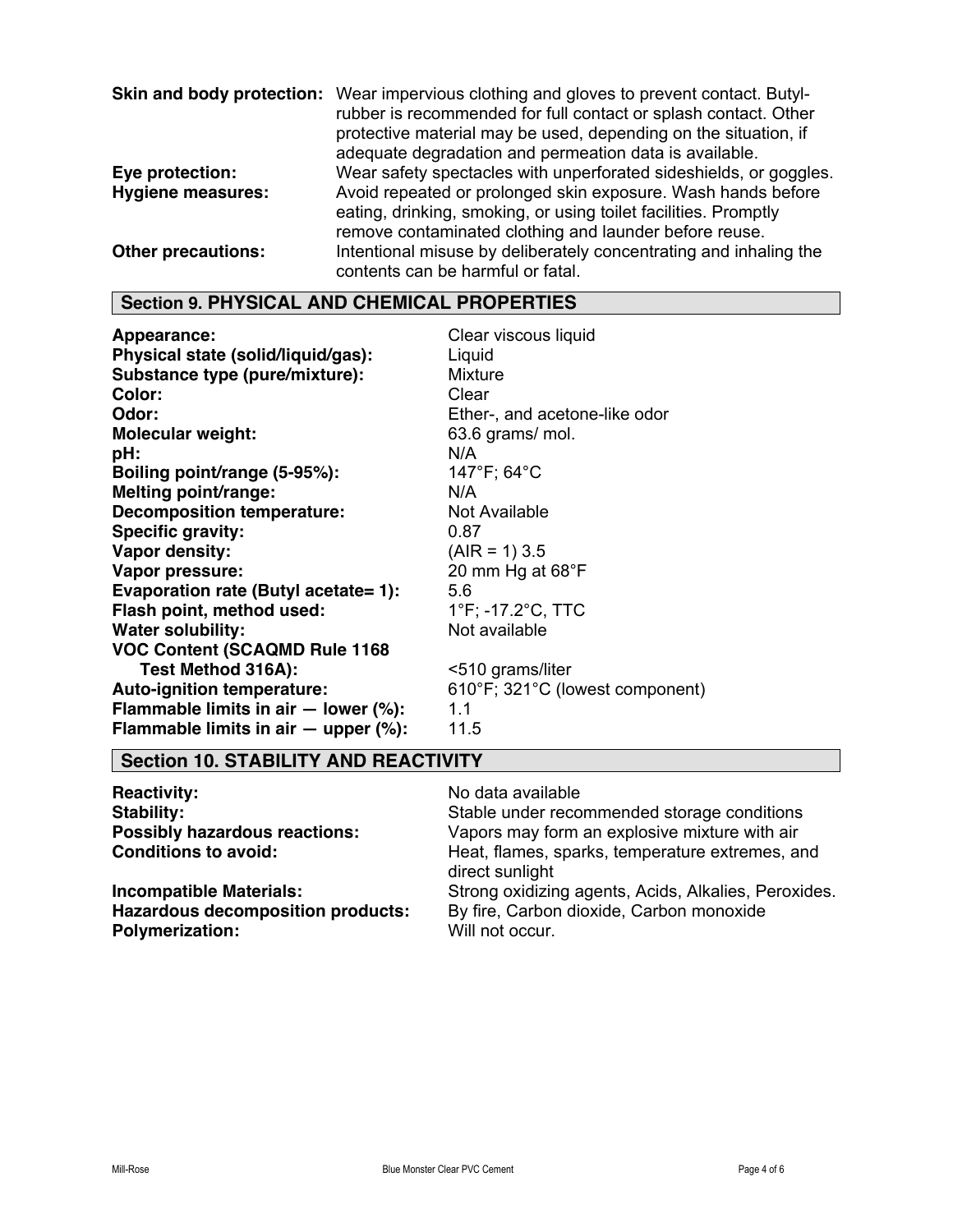# **Section 11. TOXICOLOGICAL INFORMATION**

**Acute toxicity:** Excessive exposure leads to depression of the central nervous system. Causes eye irritation, moderate skin irritation.

#### **Product information:**

| <b>Name</b>         | CAS No.       | Inhalation:                    | Dermal:                        | Oral:                        |
|---------------------|---------------|--------------------------------|--------------------------------|------------------------------|
| Acetone             | $67 - 64 - 1$ | $LC_{50}$ (Rat): 76 mg/l, 4    | $LD_{50}$ (Rabbit)             | Acute $LD_{50}$              |
|                     |               | hours                          | 20,000 mg/kg                   | (Rat):5,800 mg/kg            |
| Methyl-ethyl ketone | 78-93-3       | $LC_{50}$ (Rat): $>5,000$      | LD <sub>50</sub> (Rabbit) 5 to | LD <sub>50</sub> (Rat) 2,700 |
|                     |               | ppm, 6 hours                   | $13$ g/kg                      | to 5,600 mg/kg               |
| Cyclohexanone       | 108-94-1      | LC <sub>50</sub> (Rat): 8,000  | LD <sub>50</sub> (Rabbit) 794  | LD <sub>50</sub> (Rat) 1,534 |
|                     |               | ppm, 4 hours                   | to 3,160 mg/kg                 | mg/kg                        |
| Tetrahydrofuran     | 109-99-9      | LC <sub>50</sub> (Rat): 18,000 | Not available                  | $LD_{50}$ (Rat) 3,240        |
|                     |               | ppm, 4 hours                   |                                | mg/kg                        |
| N-methylpyrrolidone | 872-50-4      | $LC50$ (Rat) > 5.1mg/l         | $LD_{50}$ (Rabbit)             | LD <sub>50</sub> (Rat) 3,914 |
|                     |               |                                | 8 g/kg                         | mg/kg                        |

 $LC_{50}$  — The concentration of the chemical in air that kills 50% of the test animals in a given time (usually four hours)

**Chronic toxicity:** Ingredients are not listed by the IARC, NTP, OSHA, or EPA as carcinogenic. Repeated or prolonged exposure may cause skin dryness or cracking. Repeated or prolonged exposure in excess of exposure limits in Section 8 may cause damage to the respiratory tract, lungs, liver, and kidney.

**Sensitization:** Not known to cause sensitization in humans.

# **Section 12. ECOLOGICAL INFORMATION**

| <b>Ecotoxicity effects:</b> | $EC_{50}$ Fathead minnow 96-hour 527 to 8,890 mg/l (TLm – Median<br>Threshold Limit). The product components are not classified as<br>environmentally hazardous. However, this does not exclude the<br>possibility that large or frequent spills can have a harmful effect on<br>the environment. |
|-----------------------------|---------------------------------------------------------------------------------------------------------------------------------------------------------------------------------------------------------------------------------------------------------------------------------------------------|
| <b>Persistence and</b>      | Expected to be readily biodegradable.                                                                                                                                                                                                                                                             |
| Degradability:              | Products of degradation: carbon oxides (CO, CO <sub>2</sub> and water)                                                                                                                                                                                                                            |

## **Section 13. DISPOSAL CONSIDERATIONS**

| Cleanup | Waste from this product may be hazardous as defined under RCRA 40                      |
|---------|----------------------------------------------------------------------------------------|
|         | <b>considerations:</b> CFR 261. Waste must be tested for ignitability to determine the |
|         | applicable EPA hazardous waste numbers. Incinerate in an approved                      |
|         | facility. Do not incinerate a closed container. Disposal of this material              |
|         | must be done in accordance with federal, state and/or local regulations.               |
|         | The material destined for disposal must be characterized properly and                  |
|         | may differ from the product described in this SDS if mixed with other                  |
|         | wastes.                                                                                |

## **Section 14. TRANSPORT INFORMATION**

| Please refer to DOT regulation 49 CFR 172.101:                            |                                                                |
|---------------------------------------------------------------------------|----------------------------------------------------------------|
| <b>Transport information:</b>                                             | This material is regulated under DOT when transported via U.S. |
|                                                                           | commerce routes: and IATA, and IMO via international routes    |
| Hazardous Materials Description: (DOT and IATA): UN1133, Adhesives, 3, II |                                                                |
|                                                                           | (IMO): UN1133, Adhesives, 3, II, -017 C                        |
| UN/identification no.:                                                    | UN1133                                                         |
| Proper shipping name:                                                     | Adhesives, containing flammable liquid                         |
| <b>Hazard class:</b>                                                      | 3                                                              |
| Packing group:                                                            |                                                                |
| <b>DOT reportable quantity (lbs.):</b> 1,000 (Tetrahydrofuran)            |                                                                |